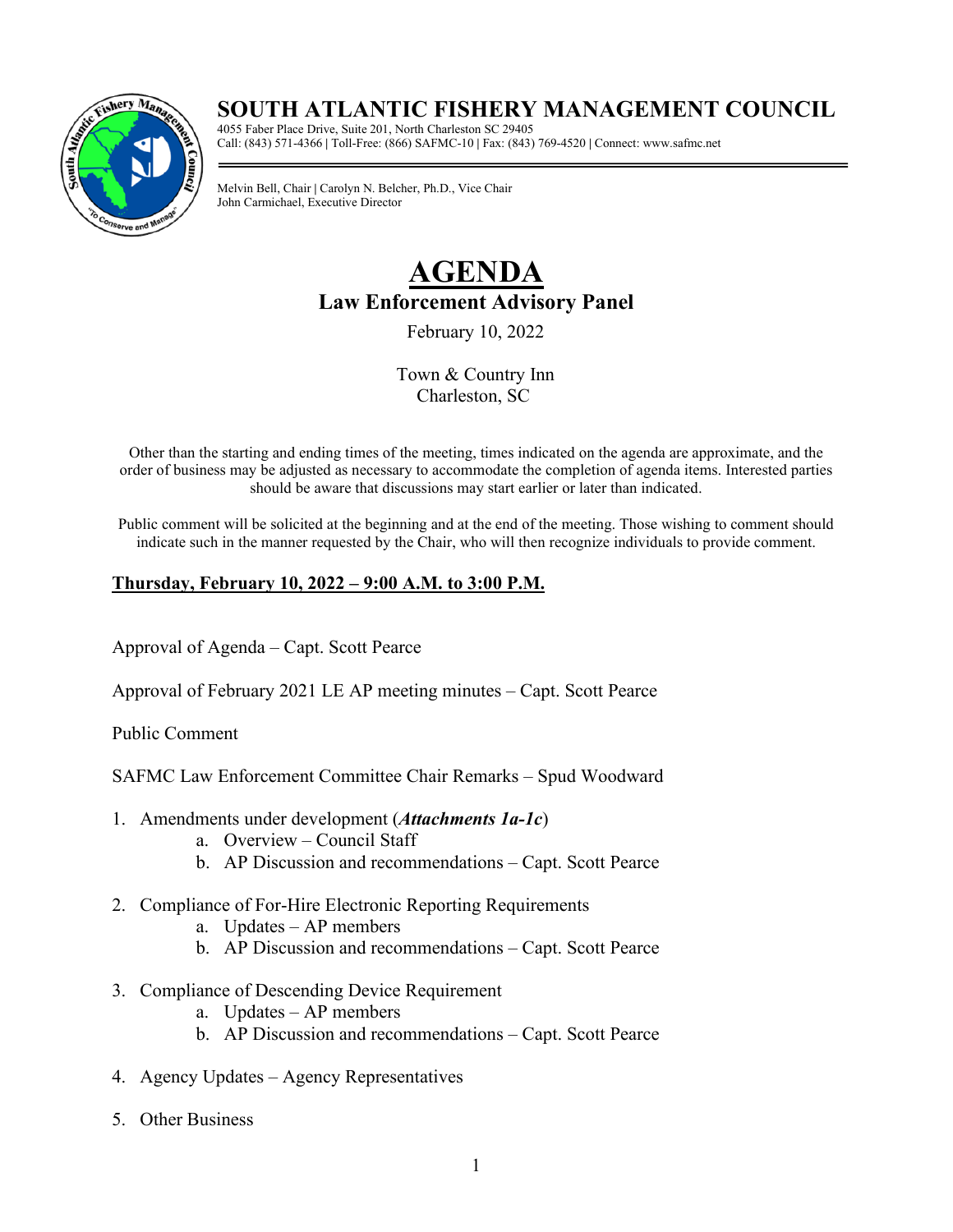Public Comment

Adjourn

#### **Advisory Panel Members:**

Capt. Scott Pearce, FL FWC, Chair Capt. Chris Hodge, GADNR Capt. Garland Yopp, NCDMF Col. Bruce Buckson, Retired Michael Freeman, commercial Alana Harrison, commercial

Lt. James Bruce, USCG Capt. Michael Paul Thomas, SCDNR Lt. Pat O'Shaughnessy, NOAA OLE Kevin Roberson, recreational Nickey Maxey, recreational Jamal Ingram, NOAA GC Enforcement

#### **Attachments**

**Attachment 1a:** Update on FMP Amendments **Attachment 1b:** Scoping Document for SG Amendments 51,52 and 53 **Attachment 1c:** Scoping Document for SG Release Mortality Reduction and Red Snapper Catch Levels Framework Amendment

**Staff:** Myra Brouwer (*Myra.Brouwer@safmc.net*)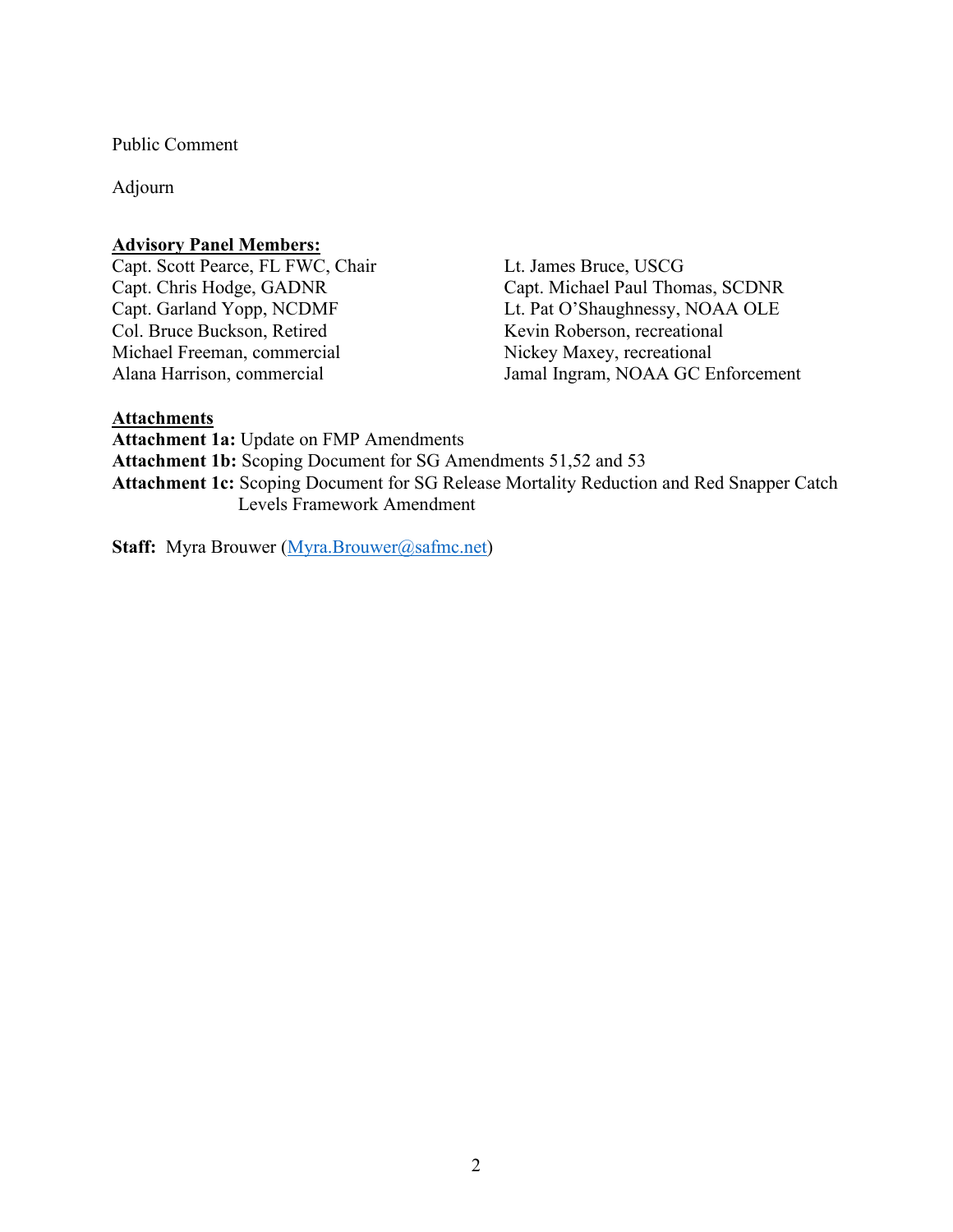# **OVERVIEW Law Enforcement Advisory Panel**

The AP will approve minutes from the February 2021 meeting and the agenda for the current meeting.

#### **1. Update on FMP Amendments (***Attachments 1a-1c***)**

Council staff will update the AP on the content and status of amendments under development. Staff will brief the AP on the following and request specific input as appropriate:

- Atlantic King Mackerel (Coastal Migratory Pelagics Amendment 34)
- Red Porgy (Snapper Grouper Amendment 50)
- Snowy Grouper (Amendment 51; *Attachment 1b*)
- Golden Tilefish and Blueline Tilefish (Snapper Grouper Amendment 52; *Attachment 1b*)
- Gag (Snapper Grouper Amendment 53; *Attachment 1b*)
- Red Snapper and Release Mortality Reduction Framework (*Attachment 1c*)

**Requested AP Input:** Discuss and provide input as appropriate.

#### **2. Compliance with For-Hire Electronic Reporting Requirements**

The Council received updates from the Southeast For-Hire Electronic Reporting (SEFHIER) Program at quarterly meetings through 2021. The most recent update (December 2021) included the following:

- NOAA's Office of Law Enforcement (OLE) is working with industry to ensure compliance with SEFHIER.
- OLE is conducting outreach/education & initiating investigations on SEFHIER related referrals.
- Non-compliance is assessed on a case-by-case basis, and may result in compliance assistance, written warnings, and summary settlement penalties. Some cases may also be referred to NOAA's Office of General Counsel Enforcement Section (GCES) for review and issuance of civil administrative penalties.

**Requested AP Input:** Council requests LE AP members provide feedback on the level of compliance in their respective area.

#### **3. Compliance with Descending Device Requirement**

The Council has pursued an aggressive campaign to promote use of descending devices following the requirement (effective July 2020) that the devices be onboard and ready to use on vessels fishing for snapper grouper species in the South Atlantic. The Council will continue to promote best fishing practices and use of descending devices as they look to reduce the number of regulatory discards and increase survival of fish that are released throughout the fishery. To assist the Council to be more effective in their efforts, the LE AP is asked to provide feedback on the level of compliance with this requirement. **Requested AP Input:** Council requests LE AP members provide feedback on the level of compliance in their respective area.